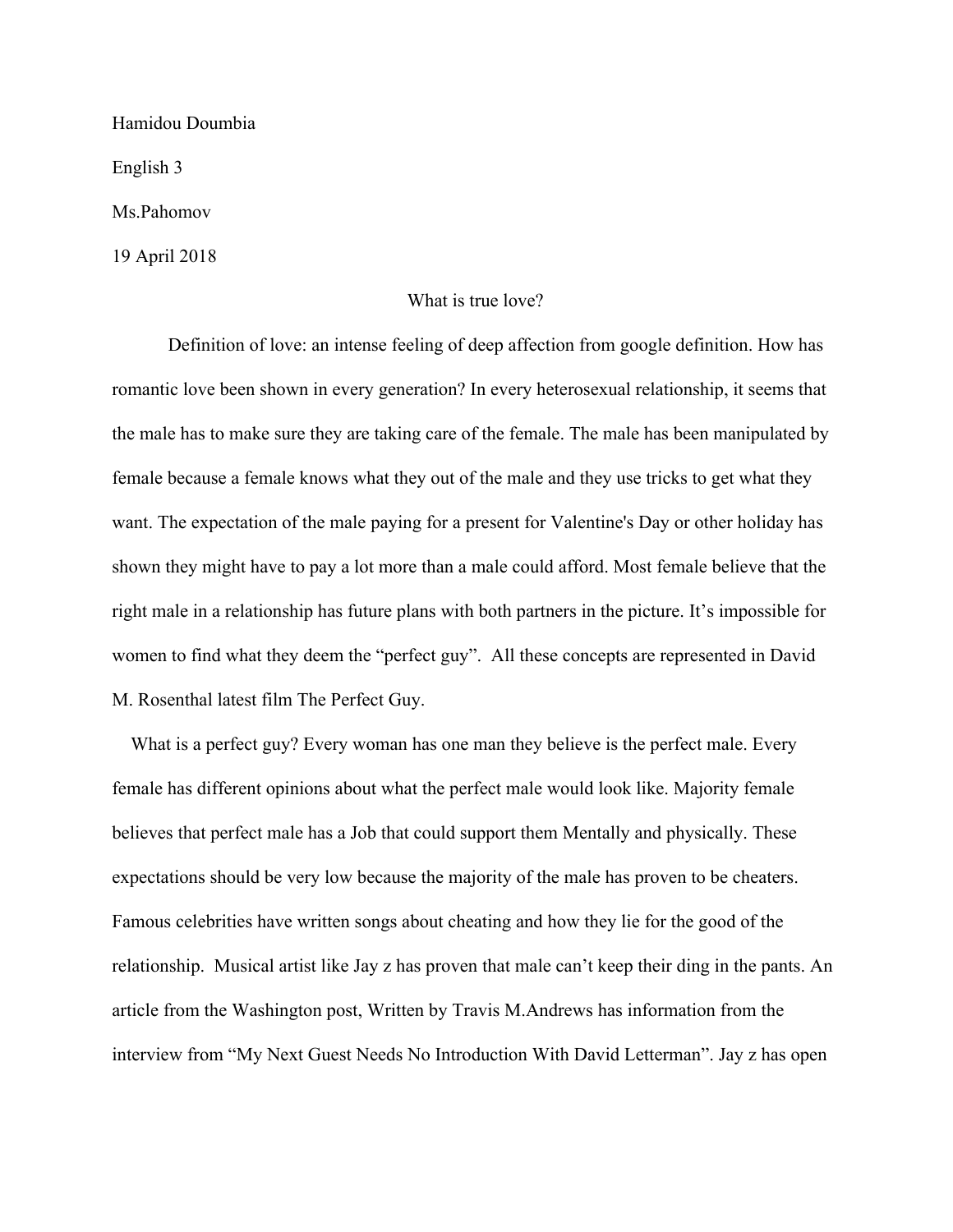up about the allegation. "A few years ago, I got myself into some trouble, and the situation was my responsibility and my fault", Jay z continued speaking about the allegation. "I did something that I had no business doing, and I regret it, and since then I have tried to acknowledge that mistake and be a better person." In 2016 Beyonce has released an album about Jay z cheating allegation called lemonade. Jay z created a song called 4:44 asking forgiveness and blame himself.

 In the movie, The perfect Guy shows how the expectation of the male is too high which causes a difference in the relationship. Sanaa Lathan as Leah Vaughn the girlfriend of Morris Chestnut character Dave. Leah has huge expectation for Dave to propose to her and she also wanted childrens. This expectation wasn't reached by Dave because he believes it wasn't the time, even if they were dating for 2 years. Dave didn't want to make the decision that would jeopardize their relationship because his family had broken up by being married. This has led to a break up between Leah and Dave. Three months later Leah has started to date again and she met a male name Carter Duncan (played by Michael Ealy). Its seems that Leah has found her dream boyfriend Carter. Little then she knows that Carter was a psychopath. Carter follows every move she made , because she didn't like how he treated male by beat the man almost to death. Leah felt threatened by Carter. Leah Eventually dates Dave and take thing slow after Carter killed her neighbor and following her every move. This film has proved that perfect guy is the male that has some flaws.

 In every relationship, there no realistic way for a female to meet the right guy. In the relationship, the right male is the guy that respect you and also have some flaw. Every woman needs to understand that having a huge expectation can harm the relationship and the solution to